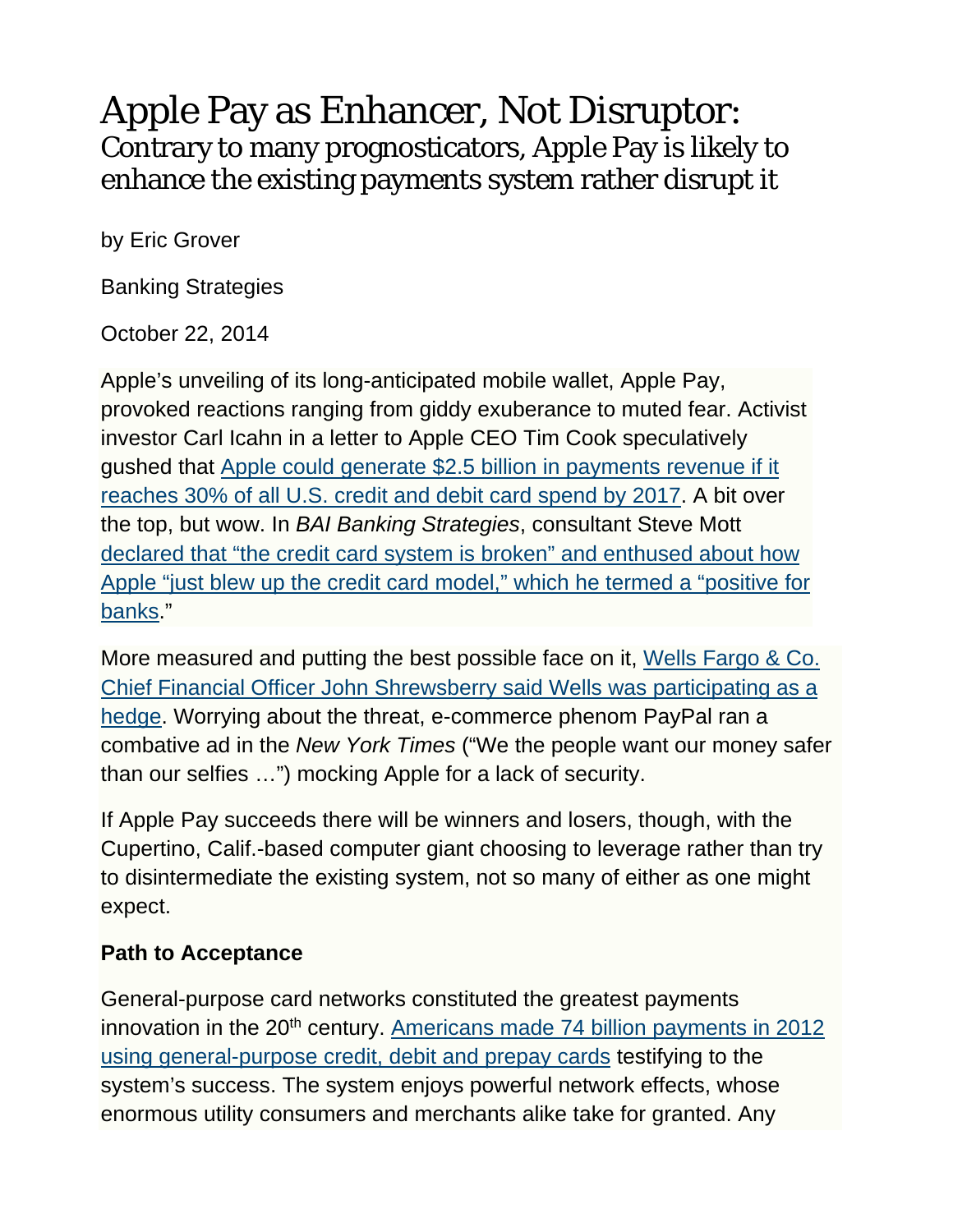challenger must be compellingly better in key aspects and forge a path to critical mass of spend and acceptance. Attempts to upend the existing system are difficult. In the U.S., consider the fate of Revolution Money and Debitman; in Europe, the Euro Alliance of Payment Schemes, SimPay and Monnet also failed, the last two before even getting out of the gate.

In contrast, Apple astutely embraced the existing payments ecosystem.

The siren promise of digital wallets is a connected platform for better managing payment credentials, proprietary loyalty and reward programs while reducing friction and bridging gaps between e-commerce, mobilecommerce and payments at the physical point of sale (POS). Accessing payment keys from smartphones offers potentially enhanced security which, while a plus, won't by itself move consumers to use digital wallets in lieu of plastic. Pay by Touch going belly up vividly demonstrated that better security and being cool aren't sufficient. Mondex, Digicash, First Virtual and Cybercash were putatively more secure than traditional credit cards, yet all failed.

Apple Pay's use of fingerprint authentication, tokenized payment credentials and one-time codes to bolster security, while nothing new, does give these authentication methods some impetus. Paramount, however, Cupertino's wizards must incent consumers to use their wallet. Even diehard iPhone enthusiasts won't stampede to use Apple Pay without greater ease of use and rewards. In mobile commerce, an integrated, low-friction-payments experience is likely enough. However, at the physical POS, the existing system is habitual and low-friction for consumers and merchants. There, perhaps with retail partners, Apple needs to deliver compelling benefits to change behavior.

Excepting retail cards, bank issuers own cardholder relationships and capture the lion's share of payment-card revenue. Apple Pay decidedly is not good for them. Banks would prefer that their customers use their own mobile wallets not Apple's.

If Apple Pay is successful, it will erode the primacy of bank payments relationships, increasingly relegating financial institutions to a kind of back end utility. Off the starting blocks, Apple is capturing a piece of interchange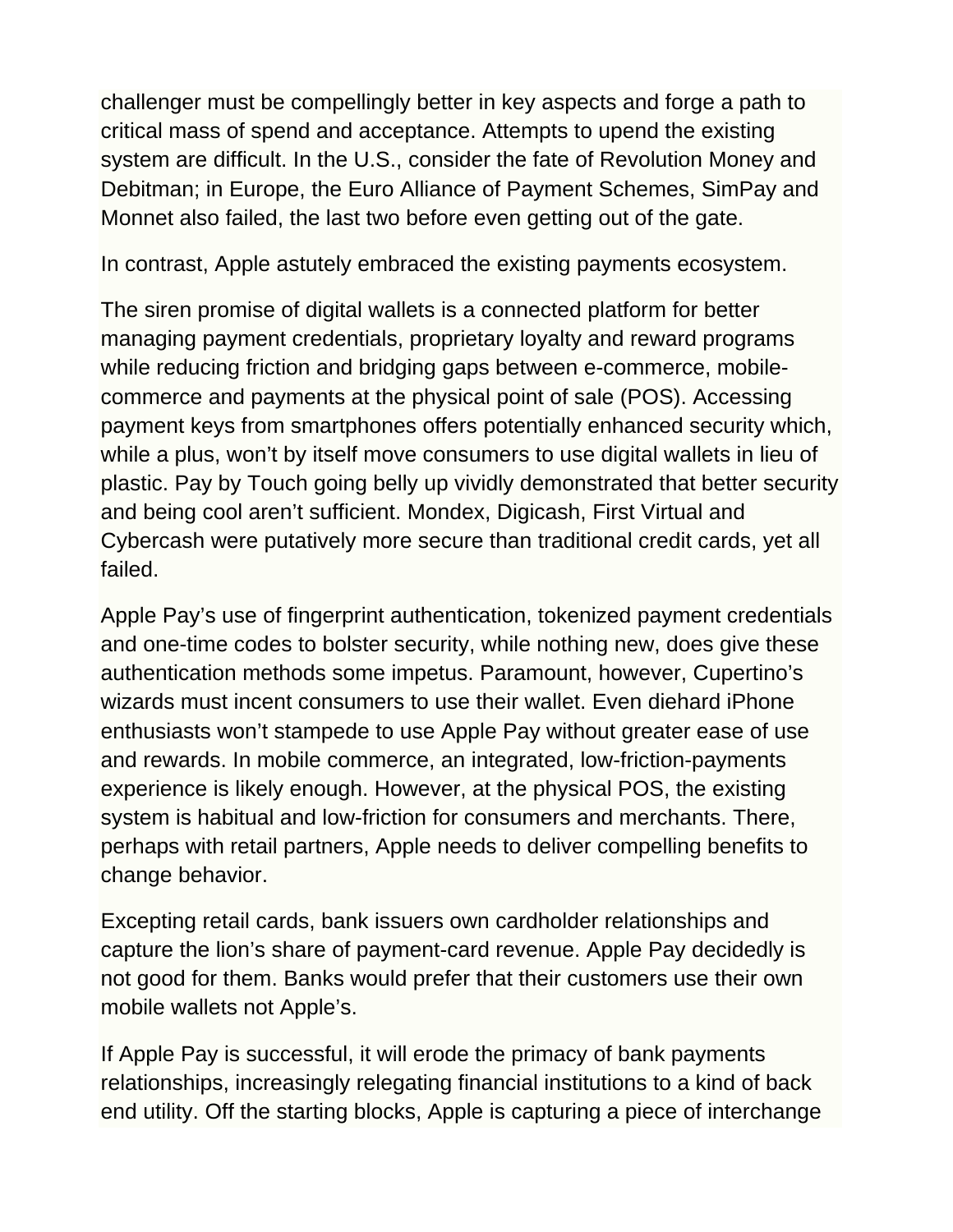much as powerful cobrand credit-card partners do. Banks, like mobile network operators before them, have accommodated themselves to the market reality. Apple can, or at least credibly threaten to, move consumers' spend and, consequently, can demand fees for permitting banks to participate in Apple Pay.

Cheerleaders suggest that Apple's wallet will accelerate the conversion of cash to electronic payments and, because in the U.S. most iTunes accounts are funded with credit cards, spur credit over debit, thereby benefiting banks. Possibly. But the lion's share of Apple Pay transactions will be payments that would have occurred anyway, by an iPhone user swiping or inserting a piece of plastic. Apple's wallet is unlikely to materially alter the half-century trend of electronic payments taking share from cash and checks.

Whether or not it increases card-payment volume, Apple's wallet, if it takes off, will surely come back for another bite at the apple by demanding a bigger piece of banks' payments revenues.

## **Sitting Pretty**

While the networks would prefer a host of smaller innovators on the edge of the network, rather than Garguantuas like Apple, they're still sitting pretty. Processing of Apple Pay tokens by American Express, MasterCard and Visa will boost revenue for those networks, reinforce their positions at the heart of the payments ecosystem and help fend off unwanted direction from Washington about enhancing payments security.

For merchant acquirers, increases in transaction growth and complexity at the POS are a plus. And they are already rushing to support in-app Apple Pay integration for a host of mobile applications and services. At the physical POS, near field communications (NFC) and Apple Pay acceptance will ride in the slipstream of acquirers' rollout of EMV chip cards.

Merchant reactions have been mixed. The digital-wallet consortium Merchant Customer Exchange (MCX) aims to lower payment costs. Apple's wallet is about enhancing the iPhone platform and Apple customer relationships, not lowering merchant costs. Keen on promoting MCX wallet CurrentC, Walmart said it won't accept Apple Pay. At the physical POS, Walmart knows that consumers will simply swipe a card. But in competitive